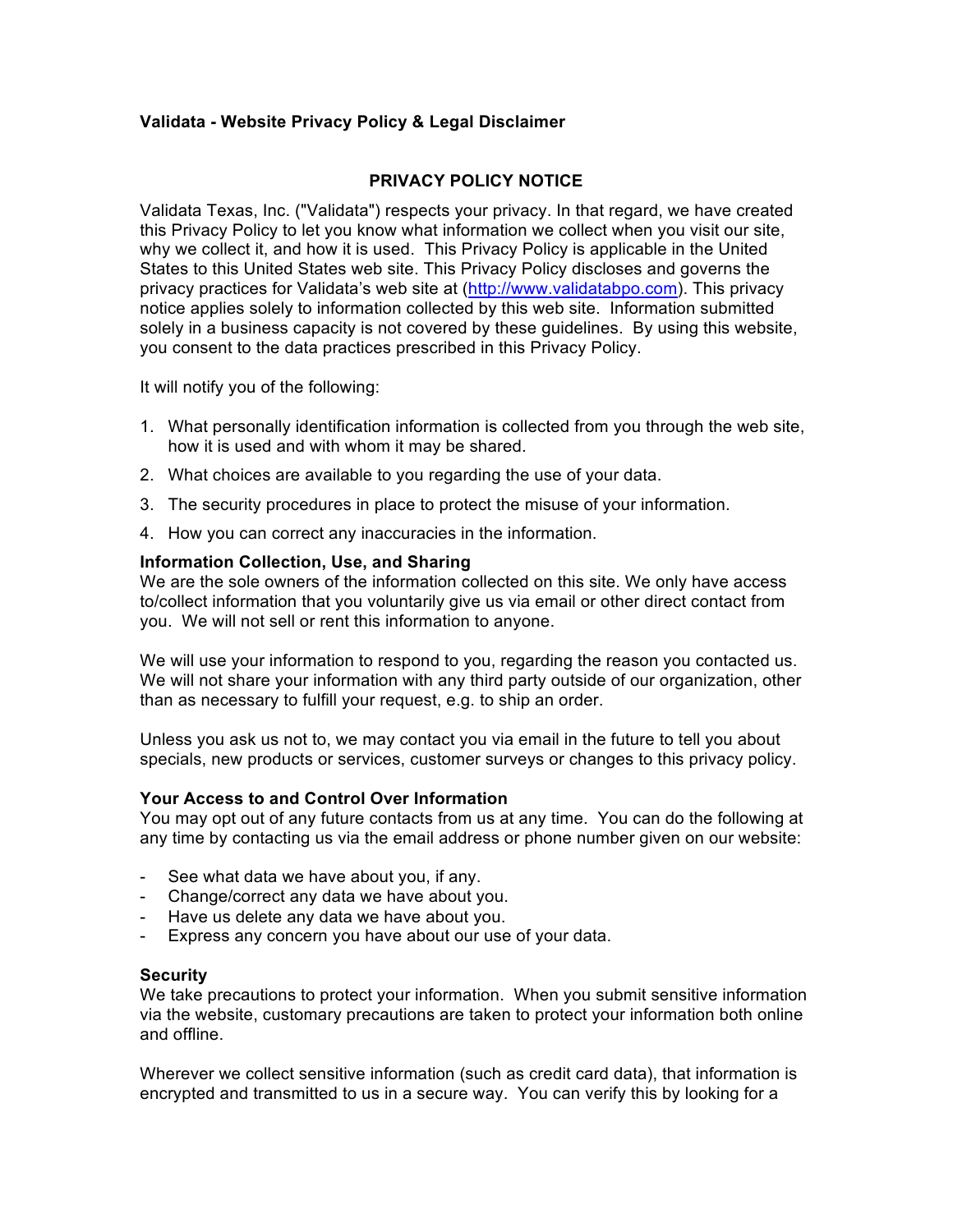closed lock icon at the bottom of your web browser, or looking for "https" at the beginning of the address of the web page.

While we use encryption to protect sensitive information transmitted online, we also protect your information offline. Only employees who need the information to perform a specific job (for example, billing or customer service) are granted access to personally identifiable information. The computers/servers in which we store personally identifiable information are kept in a secure environment.

## **If you feel that we are not abiding by this privacy policy, you should contact us immediately via telephone at +1.512.215.4697 or via webmaster@validatabpo.com.**

## **Cookies**

We use "cookies" on this site. A cookie is a piece of data stored on a site visitor's hard drive to help us improve your access to our site and identify repeat visitors to our site. For instance, when we use a cookie to identify you, you would not have to log in a password more than once, thereby saving time while on our site. Cookies can also enable us to track and target the interests of our users to enhance the experience on our site. Usage of a cookie is in no way linked to any personally identifiable information on our site.

## **Sharing**

We share aggregated demographic information with our partners and advertisers. This is not linked to any personal information that can identify any individual person.

## **Links**

This web site contains links to other sites. Please be aware that we are not responsible for the content or privacy practices of such other sites. We encourage our users to be aware when they leave our site and to read the privacy statements of any other site that collects personally identifiable information.

### **Surveys & Contests**

From time-to-time our site requests information via surveys or contests. Participation in these surveys or contests is completely voluntary and you may choose whether or not to participate and therefore disclose this information. Information requested may include contact information (such as name and shipping address), and demographic information (such as zip code, age level). Contact information will be used to notify the winners and award prizes. Survey information will be used for purposes of monitoring or improving the use and satisfaction of this site and our products and services.

### **International Transfers**

Personal Information collected on this Site may be stored and processed in the United States or any other country in which Validata or its affiliates, subsidiaries or agents maintain facilities, and by using this Site, you consent to any such transfer of information outside of your country.

### **Children's Privacy**

This Site is not intended for or directed to persons under the age of 13. Any person who provides their information to Validata through the account login page for new customers